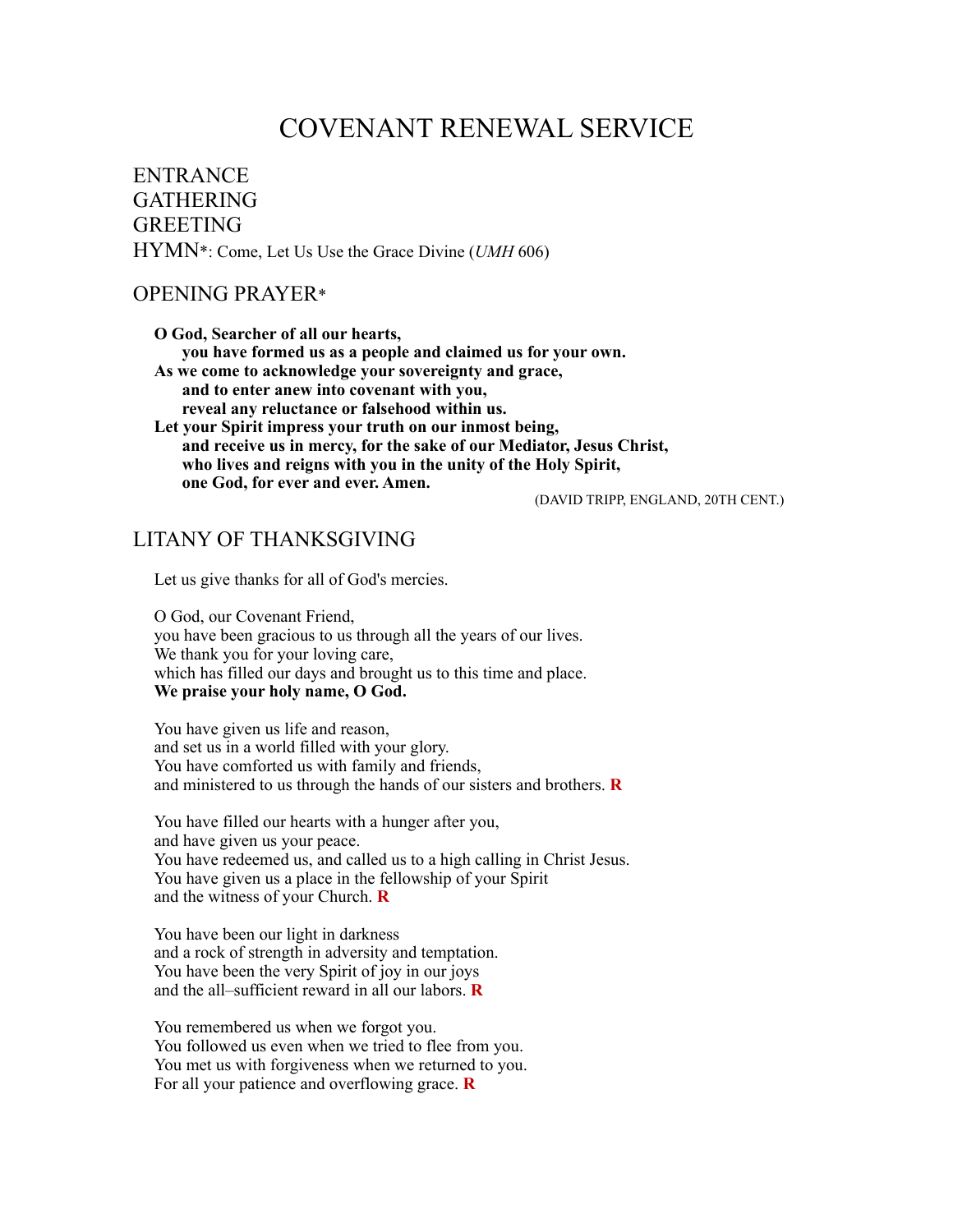#### COVENANT INTRODUCTION

Brothers and sisters in Christ, the Christian life is redeemed from sin and consecrated to God. Through baptism, we have entered this life and have been admitted into the new covenant of which Jesus Christ is the Mediator. He sealed it with his own blood, that it might last for ever. On the one side, God promises to give us new life in Christ, the Source and Perfecter of our faith. On the other side, we are pledged to live no more for ourselves but only for Jesus Christ, who loved us and gave himself for us.

From time to time we renew our covenant with God, especially when we reaffirm the Baptismal Covenant and gather at the Lord's table. Although we are not gathering together at the table or the baptismal, we meet, as the generations before us have met, however we can, to renew the covenant that binds us to God. Let us make this covenant of God our own.

### WESLEY'S COVENANT SERVICE

#### INVITATION

Commit yourselves to Christ as his servants. Give yourselves to him, that you may belong to him. Christ has many services to be done. Some are more easy and honorable, others are more difficult and disgraceful. Some are suitable to our inclinations and interests, others are contrary to both. In some we may please Christ and please ourselves. But then there are other works where we cannot please Christ except by denying ourselves. It is necessary, therefore, that we consider what it means to be a servant of Christ.

Let us, therefore, go to Christ, and pray:

**Let me be your servant, under your command. I will no longer be my own. I will give up myself to your will in all things.** 

Be satisfied that Christ shall give you your place and work.

**Lord, make me what you will. I put myself fully into your hands: put me to doing, put me to suffering, let me be employed for you, or laid aside for you, let me be full, let me be empty, let me have all things, let me have nothing. I freely and with a willing heart**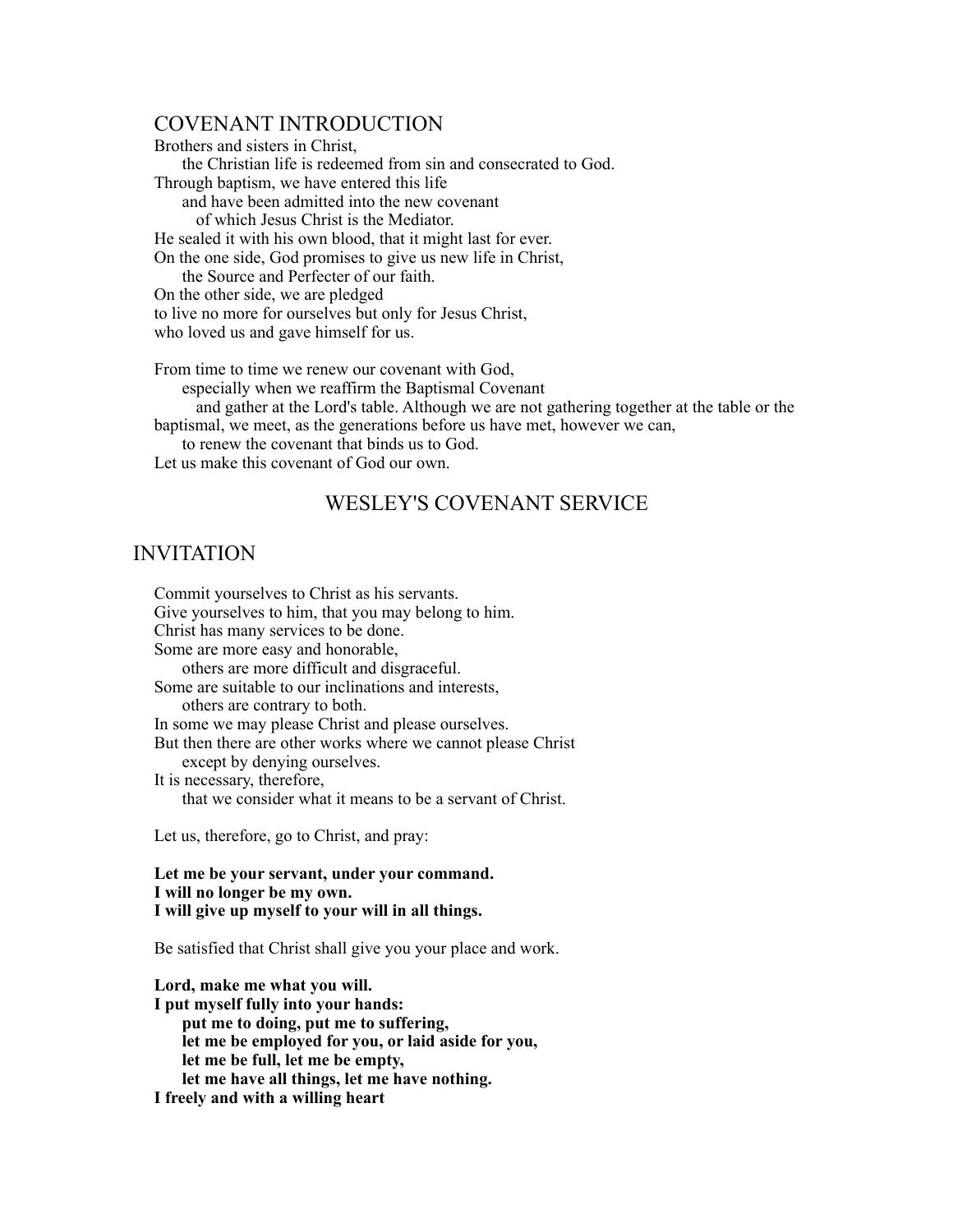#### **give it all to your pleasure and disposal.**

Christ will be the Savior of none but his servants. He is the source of all salvation to those who obey. Christ will have no servants except by consent; Christ will not accept anything except full consent

to all that he requires.

Christ will be all in all, or he will be nothing.

Confirm this by a holy covenant.

To make this covenant a reality in your life, listen to these admonitions:

First, set apart some time, more than once, to be spent alone before the Lord; in seeking earnestly God's special assistance and gracious acceptance of you; in carefully thinking through all the conditions of the covenant; in searching your hearts whether you have already freely given your life to Christ. Consider what your sins are. Consider the laws of Christ, how holy, strict, and spiritual they are, and whether you, after having carefully considered them, are willing to choose them all.

Be sure you are clear in these matters, see that you do not lie to God.

Second, be serious and in a spirit of holy awe and reverence.

Third, claim God's covenant, rely upon God's promise of giving grace and strength, so you can keep your promise. Trust not your own strength and power.

Fourth, resolve to be faithful. You have given to the Lord your hearts, you have opened your mouths to the Lord, and you have dedicated yourself to God. With God's power, never go back.

And last, be then prepared to renew your covenant with the Lord. Fall down on your knees, lift your hands toward heaven, open your hearts to the Lord, as we pray:

## COVENANT PRAYER

**O righteous God, for the sake of your Son Jesus Christ, see me as I fall down before you. Forgive my unfaithfulness in not having done your will, for you have promised mercy to me if I turn to you with my whole heart.**

God requires that you shall put away all your idols.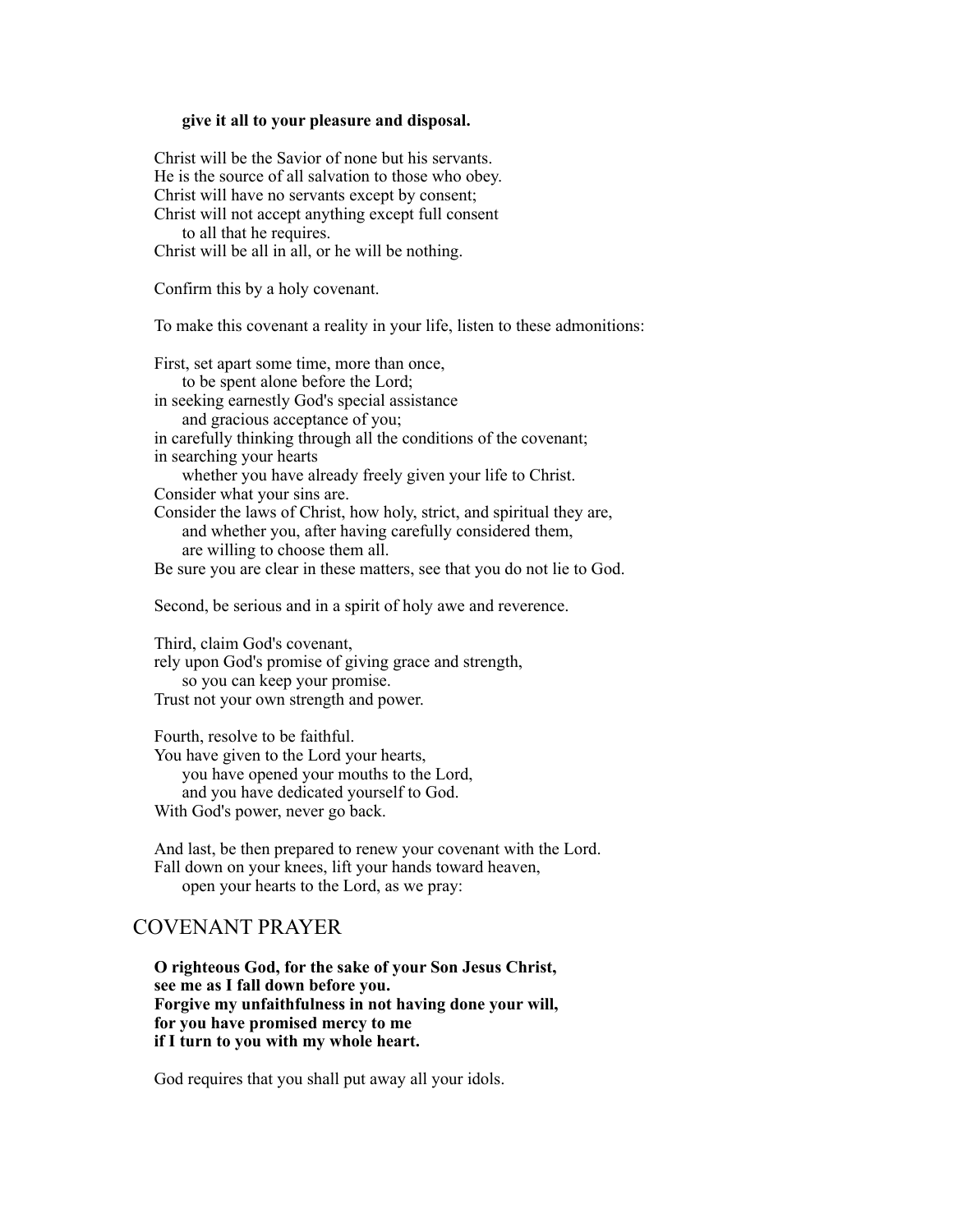**I here from the bottom of my heart renounce them all, covenanting with you that no known sin shall be allowed in my life. Against your will, I have turned my love toward the world. In your power I will watch all temptations that will lead me away from you.** 

**For my own righteousness is riddled with sin, unable to stand before you.** 

Through Christ, God has offered to be your God again if you would let him.

**Before all heaven and earth, I here acknowledge you as my Lord and God. I take you, Father, Son, and Holy Spirit, for my portion, and vow to give up myself, body and soul, as your servant, to serve you in holiness and righteousness all the days of my life.**

God has given the Lord Jesus Christ as the way and means of coming to God.

**Jesus, I do here on bended knees accept Christ as the new and living Way, and sincerely join myself in a covenant with him. O blessed Jesus, I come to you, hungry, sinful, miserable, blind, and naked, unworthy even to wash the feet of your servants. I do here, with all my power, accept you as my Lord and Head. I renounce my own worthiness, and vow that you are the Lord, my righteousness. I renounce my own wisdom, and take you for my only guide. I renounce my own will, and take your will as my law.** 

Christ has told you that you must suffer with him.

**I do here covenant with you, O Christ, to take my lot with you as it may fall. Through your grace I promise that neither life nor death shall part me from you.**

God has given holy laws as the rule of your life.

**I do here willingly put my neck under your yoke, to carry your burden. I therefore take them as the rule for my words, thoughts, and actions, promising that I will strive to order my whole life according to your direction, and not allow myself to neglect anything I know to be my duty.**

The almighty God searches and knows your heart.

**O God, you know that I make this covenant with you today without guile or reservation. If any falsehood should be in it, guide me and help me to set it aright. And now, glory be to you, O God the Father,** 

 **whom I from this day forward shall look upon as my God and Father.**